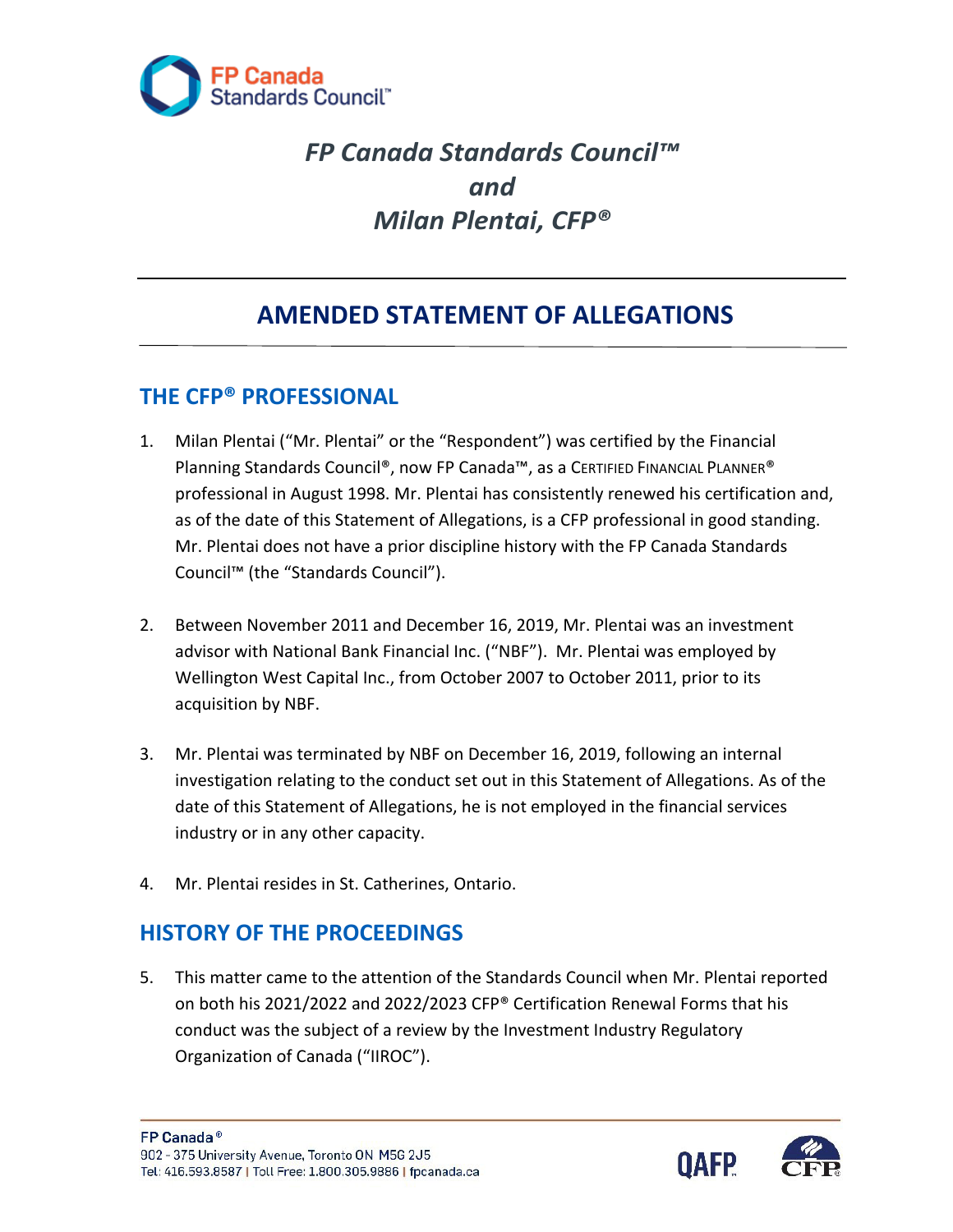- Agreement, Mr. Plentai admitted to, among other things: 6. On February 28, 2022, an IIROC Hearing Panel accepted a Settlement Agreement with Mr. Plentai dated February [1](#page-1-0)8, 2022<sup>1</sup>. The IIROC Hearing Panel subsequently released its Decision on Acceptance of Settlement dated April 6, 2022. [2](#page-1-1) In the Settlement
	- a. In 2017 and 2018, engaging in personal financial dealings with a client, RC, contrary to Dealer Member Rule 43.2(1);
	- b. Between July 2017 and April 2019, relying on a Power of Attorney for Personal Care granted by RC that went beyond matters of personal care, contrary to Consolidated Rule 1400; and
	- c. In or around June 2018, failing to take adequate or reasonable steps to ensure that he was not named, directly or indirectly (through his spouse), as a beneficiary under RC's will, contrary to Consolidated Rule 1400.
- 7. Pursuant to the IIROC Settlement Agreement, Mr. Plentai agreed to the following sanctions: a two (2) year prohibition of approval commencing on the date of the approval of the Settlement Agreement (i.e. February 28, 2022); a fine of \$45,000; disgorgement of \$6,170; successful completion of the Conduct and Practices Course before any reapproval; and costs in the amount of \$10,000.
- 8. Pursuant to the *FP Canada Standards Council Fitness Standards* (the "Fitness Standards"), revocation or suspension of one (1) year or longer, of a financial services licence or registration, is a presumptive bar to an individual remaining certified with FP Canada.
- 9. Mr. Plentai submitted a Request for Reconsideration to the Standards Council on April 4, 2022.
- 10. On May 3, 2022, the Conduct Review Panel ("CRP") convened and referred the allegations set out herein to a Hearing Panel.

#### **NOTICE**

11. Further to the direction of the CRP, and in accordance with Article 5.1 of the *FP Canada Standards Council Disciplinary Rules and Procedures* (DRP), I hereby give notice of the Standards Council's request that a hearing date be set with respect to the matter identified as: *FP Canada Standards Council™ and Milan Plentai, CFP®*.



<span id="page-1-1"></span><span id="page-1-0"></span><sup>&</sup>lt;sup>1</sup> Milan Plentai - Accepted IIROC Settlement Agreement<br><sup>2</sup> [Decision on Acceptance of Settlement Milan Plentai -](https://www.iiroc.ca/sites/default/files/2022-04/2022IIROC04-Re-Plentai.pdf) IIROC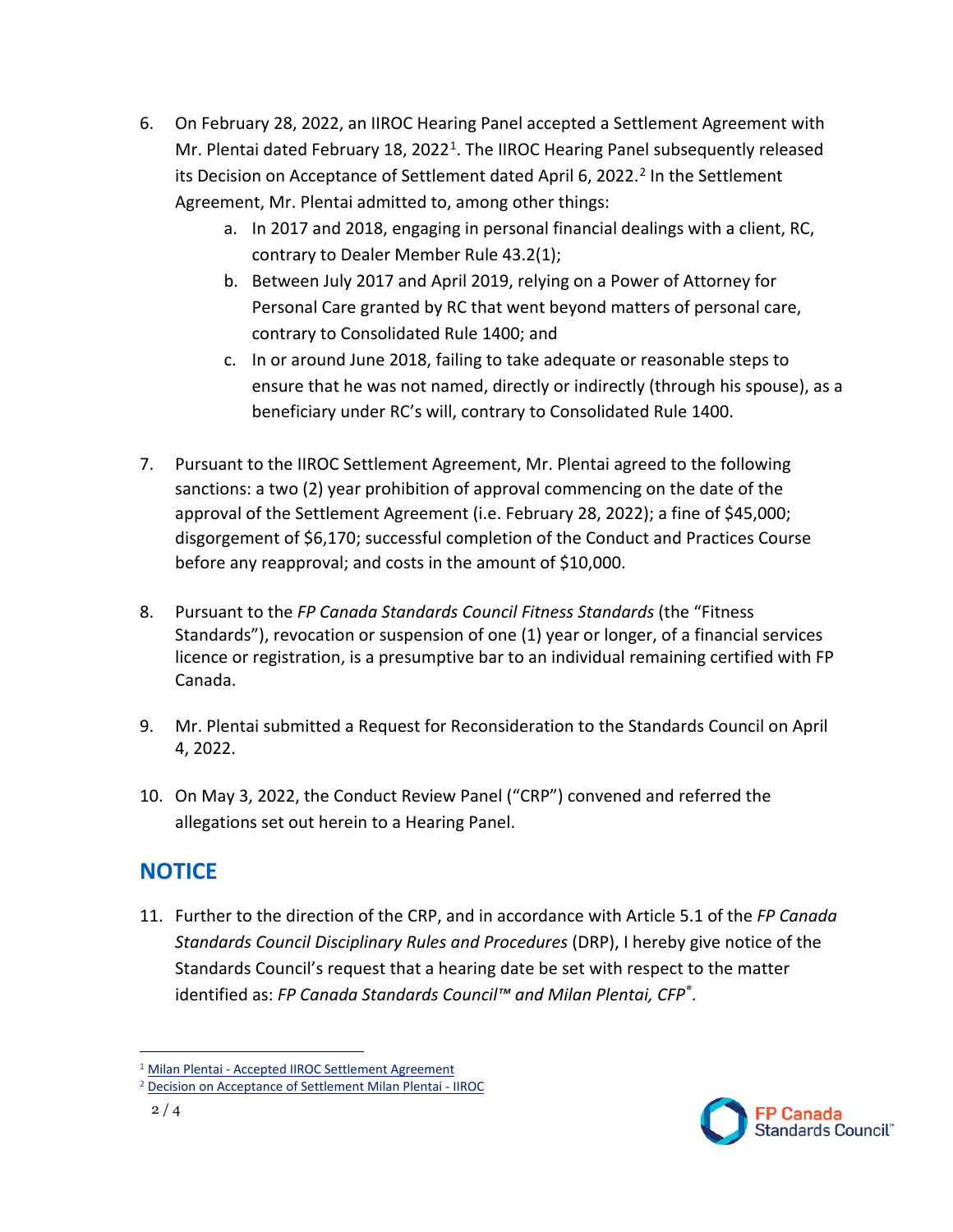12. The Standards Council requests that the hearing be held in writing.

### **APPLICABLE STANDARDS**

 13. IIROC accepted the Settlement Agreement with Mr. Plentai, including his admissions, on Principles and Rules of the *Standards of Professional Responsibility* are as follows: February 28, 2022 and subsequently released its Decision on Acceptance of Settlement dated April 6, 2022. Accordingly, Mr. Plentai's conduct is governed by the *Standards of Professional Responsibility* in force between July 2021 and April 2022. The applicable

| <b>Applicable Fitness Standards and Rules of Conduct</b> |                                                                                                                                                                                                                                                                                                                                                                                                                                                                                    |
|----------------------------------------------------------|------------------------------------------------------------------------------------------------------------------------------------------------------------------------------------------------------------------------------------------------------------------------------------------------------------------------------------------------------------------------------------------------------------------------------------------------------------------------------------|
| <b>Fitness Standard</b>                                  | Each of the below is a presumptive bar to new or continued<br>certification and may, following review, result in a finding<br>that an individual should be denied new or continued<br>certification by FP Canada.<br>Revocation or suspension of one (1) year or longer, of<br>a financial services licence or registration (e.g.<br>registered representative, broker/dealer, insurance,<br>investment advisor), unless the<br>suspension/revocation is administrative in nature; |
| <b>Rule 2: Integrity</b>                                 | A Certificant shall not engage in any conduct that reflects<br>adversely on his or her integrity or fitness as a Certificant, the<br>certification marks or the profession.                                                                                                                                                                                                                                                                                                        |
| Rule 24                                                  | A Certificant shall provide their professional services in<br>accordance with applicable laws, regulations, rules or<br>established policies of governmental agencies and other<br>applicable authorities, including FP Canada and the FP<br>Canada Standards Council.                                                                                                                                                                                                             |

#### **ALLEGATIONS**

The Standards Council makes the following allegations against the Respondent:

- as a result of the acceptance by an IIROC Hearing Panel, on February 28, 2022, of a Settlement Agreement with the Respondent, wherein he is subject to a two (2) year Agreement; 1. The Respondent is presumptively barred from continued certification with FP Canada prohibition of approval commencing on the date of the approval of the Settlement
- Settlement Agreement (that he engaged in personal financial dealings with a client, 2. In addition and in the alternative, the admissions by the Respondent in the IIROC